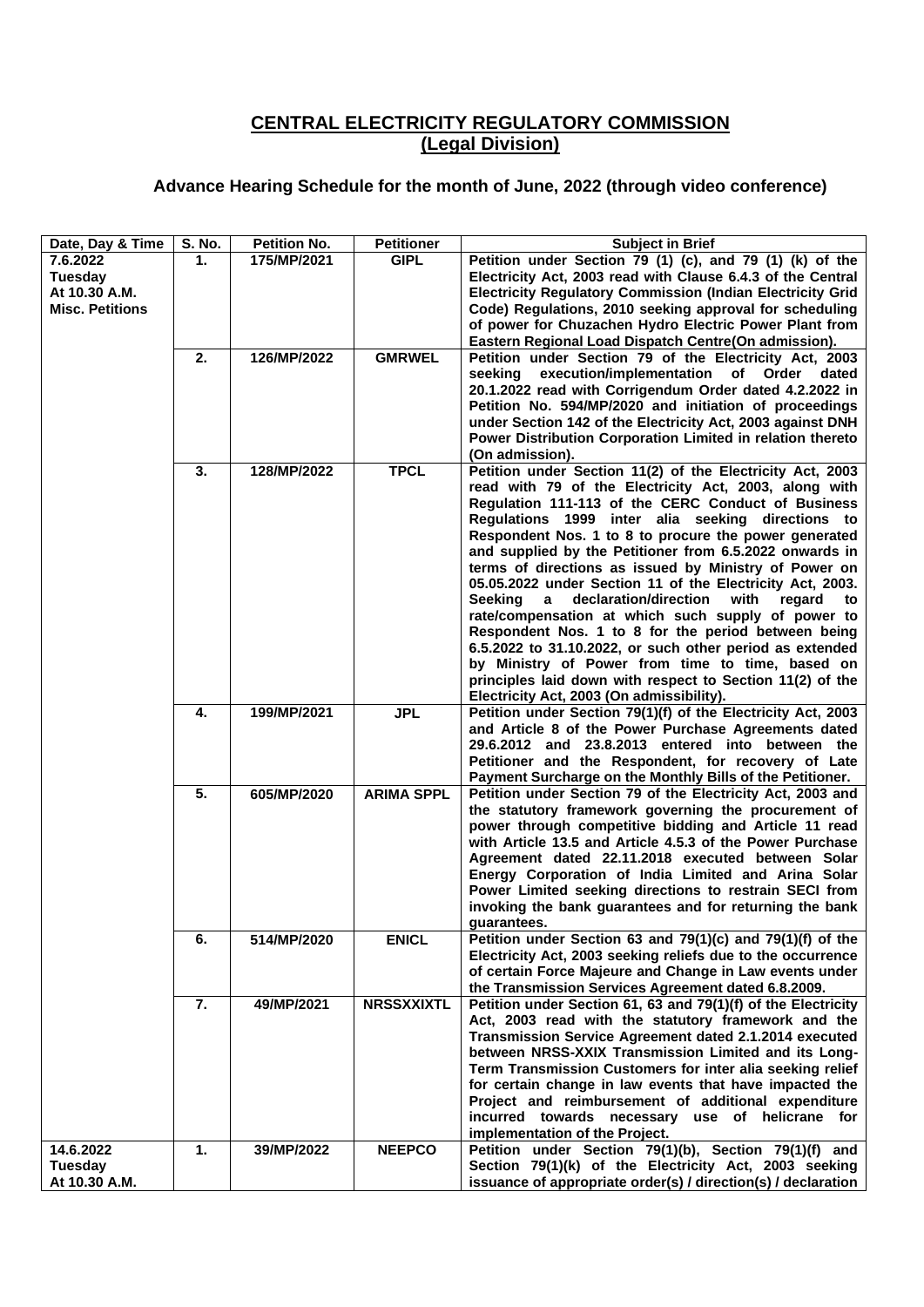| <b>Misc. Petitions</b> |     |                                            |               | from the Commission that purchase of power from 600<br>MW (4x150 MW) Kameng Hydro Electric Project of the<br>Petitioner which becomes eligible for Non-Solar REC<br>under the Hydro Power Obligation from 2021-22 to 2029-30                                                                                                                                                                                                                                                                                                                       |
|------------------------|-----|--------------------------------------------|---------------|----------------------------------------------------------------------------------------------------------------------------------------------------------------------------------------------------------------------------------------------------------------------------------------------------------------------------------------------------------------------------------------------------------------------------------------------------------------------------------------------------------------------------------------------------|
|                        |     |                                            |               | as per the order dated 29th January 2021 of Ministry of<br>Power, Government of India (On admission).                                                                                                                                                                                                                                                                                                                                                                                                                                              |
|                        | 2.  | 73/MP/2022                                 | <b>DBPL</b>   | Petition under Section 79(1)(b) read with Section 79(1)(f)<br>of the Electricity Act, 2003 inter alia seeking recovery of<br>compensation from the Respondent for deviation from the<br>scheduled power under the Power Purchase Agreement<br>dated 7.3.2019 entered into between the Petitioner and the<br>Respondent (On admission).                                                                                                                                                                                                             |
|                        | 3.  | 87/MP/2022                                 | <b>FBTL</b>   | Petition under Sections 79(1)(c), 79(1)(d), 79(1)(f) and<br>79(1)(k) of the Electricity Act, 2003, read with Articles 11,<br>12 and 16 of the Transmission Services Agreement dated<br>10.01.2018, seeking declaration, extension of time period<br>for achieving CoD of the Project and compensation on<br>account of occurrence of force majeure and change in law<br>events, and other consequential reliefs (On admission)                                                                                                                     |
|                        | 4.  | 134/MP/2022                                | W5RL          | Petition under Section 79(1)(f) of the Electricity Act, 2003<br>read with inter alia Articles 9 and 16 of the Power<br>Purchase Agreement dated 21.07.2017 (PPA) and<br>applicable laws seeking amongst others declaration that<br>the unilateral reduction of tariff by the Respondent No. 1<br>is arbitrary, illegal, violative of the provisions of the PPA,<br>and non-est and direction to the Respondent No. 1 to<br>reinstate and make payment to the Petitioner at the tariff<br>of Rs 3.46/- per unit, in terms of the PPA(On admission). |
|                        | 5.  | 159/MP/2022                                | <b>HPEL</b>   | Petition under Regulation 28 of Central Electricity<br>Regulatory Commission (Power Market) Regulation 2021,<br>for approval of the Technology to be used by the<br>Petitioner (On admission).                                                                                                                                                                                                                                                                                                                                                     |
|                        | 6.  | 102/TL/2022                                | <b>KTL</b>    | Petition under Section-14, 15, 79(1)(e) of the Electricity<br>Act, 2003 read with Central Electricity Regulatory<br><b>Commission (Procedure, Terms and Conditions for Grant</b><br>of Transmission Licence and other related matters)<br>Regulations, 2009 with respect to Grant of Transmission<br><b>Licence to Karur Transmission Limited</b>                                                                                                                                                                                                  |
|                        | 7.  | 107/TL/2022                                | <b>KBTL</b>   | Petition under Section-14, 15, 79(1)(e) of the Electricity<br>Act, 2003 read with Central Electricity Regulatory<br><b>Commission (Procedure, Terms and Conditions for Grant</b><br>of Transmission Licence and other related matters)<br>Regulations, 2009 with respect to Grant of Transmission<br>Licence to Khavda - Bhuj Transmission Limited                                                                                                                                                                                                 |
|                        | 8.  | 90/MP/2022                                 | <b>CESIPL</b> | Petition for change of Trading Licence Category from<br>Category-III to Category- V.                                                                                                                                                                                                                                                                                                                                                                                                                                                               |
|                        | 9.  | 55/MP/2021                                 | <b>DBPL</b>   | Petition under Section 79 of the Electricity Act, 2003 for<br>execution of the Order dated 15.1.2020 in Petition No.<br>63/MP/2019 and initiation of proceedings/ appropriate<br>action under Section 142 read with Section 149 of the<br>Electricity Act, 2003 and Regulation 111 of the Central<br><b>Electricity Regulatory Commission (Conduct of Business)</b><br>Regulations, 1999 against the Respondents for non-<br>compliance of the Order dated 15.1.2020.                                                                              |
|                        | 10. | 40/MP/2022                                 | <b>NTPC</b>   | Petition under Section 79 (1) (a) and (f) of the Electricity<br>Act, 2003 seeking certain directions to the Respondent<br>No. 1 and 2 and adjudication of certain disputes which<br>have arisen between the parties.                                                                                                                                                                                                                                                                                                                               |
|                        | 11. | 47/MP/2022                                 | <b>MPDCL</b>  | Petition under Section 79 (1) (f) of the Electricity Act, 2003<br>read with Article 7 of the Power Purchase Agreement<br>(PPA) dated 13.7.2007                                                                                                                                                                                                                                                                                                                                                                                                     |
|                        | 12. | 108/MP/2022<br>alongwith<br>I.A.No.16/2022 | <b>JITPL</b>  | Petition under Section 79 of the Electricity Act, 2003 read<br>with Article 11 and 22 of the Agreement for Procurement<br>of Power dated 25.10.2021 seeking directions to PTC India<br>/Kerala State Electricity Board Limited to make payment of<br>entire Capacity Charges to Jindal India Thermal Power                                                                                                                                                                                                                                         |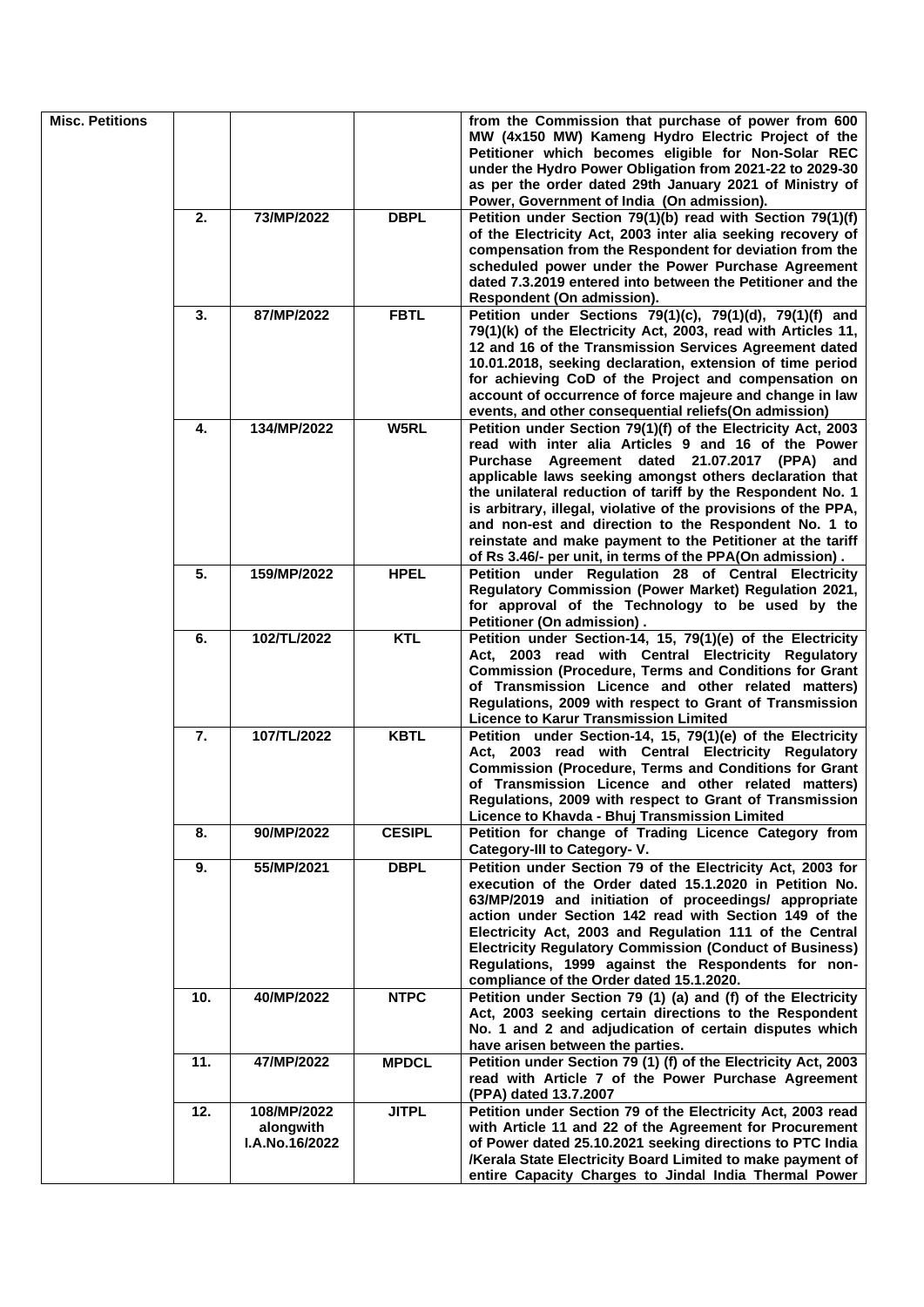|                                                                         |     |                                                   |               | Limited in terms of the APP dated 25.10.2021(Interlocutory<br>application seeking urgent interim directions to the<br>respondents to make full and complete payment of the<br>monthly invoices)                                                                                                                                                                                                                                                                                                                                                                                                                                                                                                                                                                                                                                                                                                                                |
|-------------------------------------------------------------------------|-----|---------------------------------------------------|---------------|--------------------------------------------------------------------------------------------------------------------------------------------------------------------------------------------------------------------------------------------------------------------------------------------------------------------------------------------------------------------------------------------------------------------------------------------------------------------------------------------------------------------------------------------------------------------------------------------------------------------------------------------------------------------------------------------------------------------------------------------------------------------------------------------------------------------------------------------------------------------------------------------------------------------------------|
|                                                                         | 13. | 109/MP/2022<br>alongwith<br>I.A.No.17/2022        | <b>JITPL</b>  | Petition under Sections 79(1)(b) and 79(1)(f) of the<br>Electricity Act, 2003 seeking for quashing of the<br>communications containing letters dated 16.12.2020 and<br>11.2.2022,<br>issued<br>by the<br><b>Respondents</b><br>thereby<br>misinterpreting the provision of misdeclaration provided<br>under the Article 11 of the Pilot Agreement for<br>Procurement of Power (PAPP)/ Pilot Power Supply<br>Agreement (PPSA), and accordingly seeking directions<br>upon the said Respondent to refund the amount of Rs.<br>46.16 Lakhs already deducted & to not deduct any amount<br>(including Rs. 25.35 crores as indicated in PTC letter<br>dated 11.2.2022) on this account from the monthly energy<br>bills issued / to be issued by the Petitioner alongwith<br>interest/ carrying cost, and consequent directions to<br>adhere to the provisions of the PAPP/ PPSA (Interlocutory<br>application for interim reliefs) |
|                                                                         | 14. | 104/MP/2018                                       | <b>HPSEBL</b> | Petition under Sections 79(1)(c),79(1)(f)<br>and other<br>applicable provisions of the Electricity Act, 2003 seeking<br>directions against the direct bilateral billing of<br>transmission charges by the Respondent no. 1, NRSS-<br>XXXI(A) Transmission Limited on the Petitioner for the<br>Transmission System established in the State of Himachal<br>Pradesh (Received by way of Remand)                                                                                                                                                                                                                                                                                                                                                                                                                                                                                                                                 |
| 23.6.2022<br><b>Thursday</b><br>At 10.30 A.M.<br><b>Misc. Petitions</b> | 1.  | 27/MP/2022                                        | <b>SEIL</b>   | Petition under Section 79(1) (b) read with Section 79 (1) (f)<br>of the Electricity Act, 2003 read with Power Purchase<br>Agreement dated 1.4.2013 (as amended) executed<br>between Sembcorp Energy India Limited and distribution<br>companies of Andhra Pradesh for recovery of amounts<br>wrongly deducted towards rebate and for payment of Late<br>Payment Surcharge on delayed payments towards<br>reimbursement of transmission charges and rebate<br>wrongly deducted (On admission).                                                                                                                                                                                                                                                                                                                                                                                                                                  |
|                                                                         | 2.  | 28/MP/2022                                        | <b>POSOCO</b> | Petition under Regulation 13 Power to issue directions of<br>Central Electricity Regulatory Commission (Deviation<br>Settlement Mechanism and related matters) Regulations,<br>2014, read with Regulation 111 of Central Electricity<br>Regulatory<br><b>Commission (Conduct</b><br><b>Business</b> )<br>of<br>Regulations, 1999 in the matter of dealing with persistent<br>default in payment of Deviation charges applicable under<br>the CERC (Deviation Settlement Mechanism and related<br>matters) Regulations, 2014 and Regulation, 40 Removal of<br>Difficulty of Central Electricity Regulatory Commission<br>(Fees and Charges of Regional Load Despatch Centre and<br>other related matters) Regulations, 2019 by regional<br>entities and other associated issues(On admission).                                                                                                                                  |
|                                                                         | 3.  | 130/MP/2022                                       | <b>TPL</b>    | Petition for treatment of transmission charges of Torrent<br>Power Grid Limited's transmission System in view of the<br>fact that the same was conceptualised for supply of power<br>from SUGEN CCPP to Petitioner's licensed area (On<br>admission).                                                                                                                                                                                                                                                                                                                                                                                                                                                                                                                                                                                                                                                                          |
|                                                                         | 4.  | 164/MP/2019                                       | <b>AAL</b>    | Petition for recovery of due amount for the power supply<br>made to the Respondents, namely, non-payment of<br>surcharge, recovery of rebate deducted by Respondents<br>despite making delayed payment violating the terms of the<br>agreement to pay within time.                                                                                                                                                                                                                                                                                                                                                                                                                                                                                                                                                                                                                                                             |
|                                                                         | 5.  | 83/MP/2019<br>alongwith<br>I.A.Nos.59&61/2<br>019 | <b>MSEDCL</b> | Petition under Section 19 of the Electricity Act, 2003<br>seeking revocation of trading licensees for breach of<br>contractual obligation by allowing the source generator to<br>sell the power in exchanges instead of supplying to<br>MSEDCL, as per contract/LOI( Interlocutory applications<br>for dismissal of the Petition).                                                                                                                                                                                                                                                                                                                                                                                                                                                                                                                                                                                             |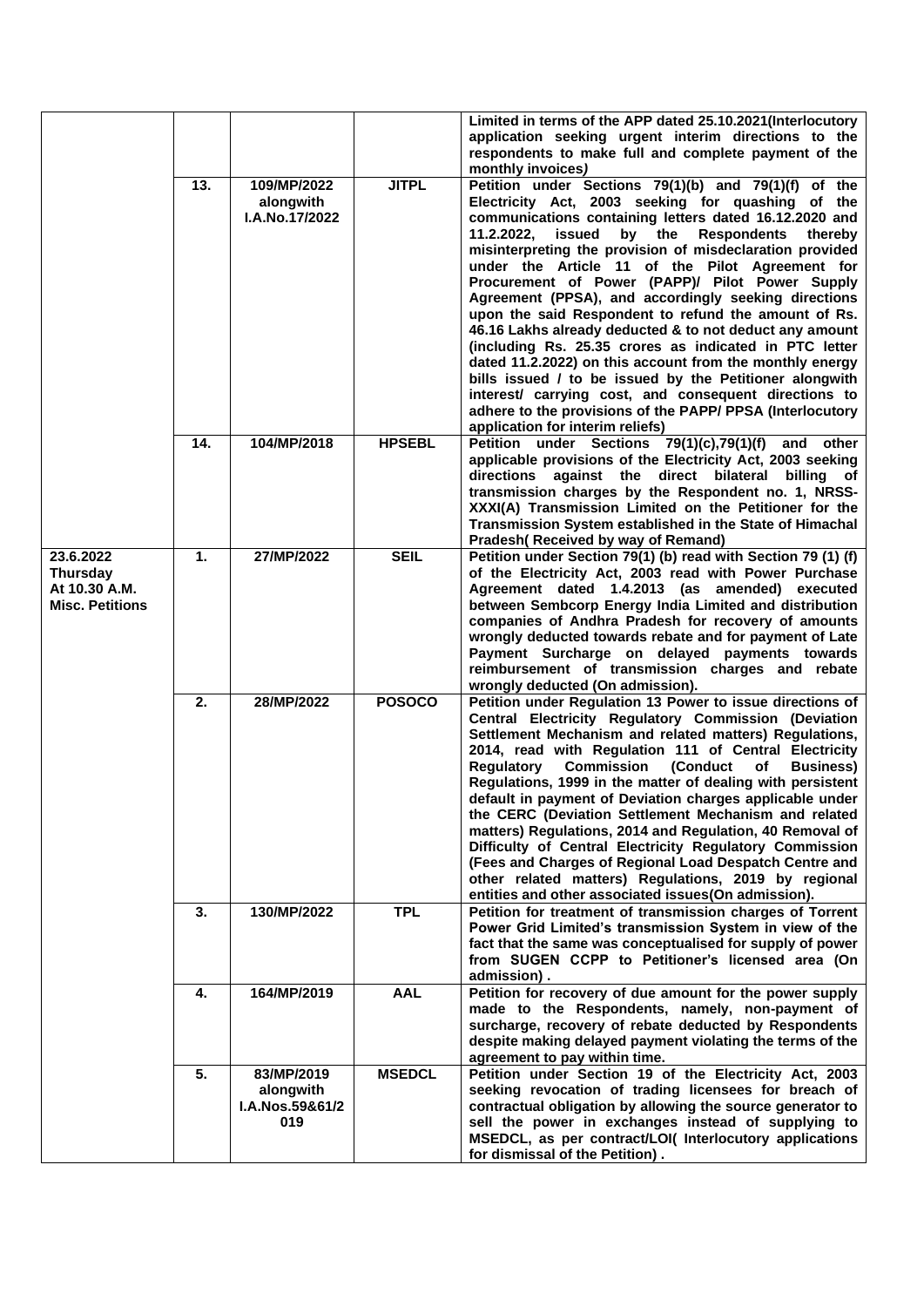| 6.  | 403/MP/2019<br>alongwith<br>I.A.No.10/2020 | <b>GMRETL</b>  | Petition under Section 79(1) (f) of the Electricity Act, 2003<br>for seeking recovery of amount deducted by Maharashtra<br>State Electricity Distribution Company Limited (MSEDCL),<br>with respect to a tender, being Tender Event No.<br>MSEDCL/Short/18-19/ET/58dated 5.7.2018( Interlocutory<br>application seeking interim reliefs).                                                                                                                                                                                                                                                                                                                                                                                                                                                                                                                                                                      |
|-----|--------------------------------------------|----------------|----------------------------------------------------------------------------------------------------------------------------------------------------------------------------------------------------------------------------------------------------------------------------------------------------------------------------------------------------------------------------------------------------------------------------------------------------------------------------------------------------------------------------------------------------------------------------------------------------------------------------------------------------------------------------------------------------------------------------------------------------------------------------------------------------------------------------------------------------------------------------------------------------------------|
| 7.  | 216/MP/2021                                | <b>DBPL</b>    | Petition under Section 79 (1) (f) of the Electricity Act, 2003<br>for seeking recovery of amount deducted by Maharashtra<br><b>State Electricity Distribution Company Limited (MSEDCL)</b><br>and Tata Power Trading Company Limited (TPDCL) and,<br>with respect to a tender, being Tender Event No.<br>MSEDCL/Short/18-19/ET/58 dated 5.7.2018.                                                                                                                                                                                                                                                                                                                                                                                                                                                                                                                                                              |
| 8.  | 80/MP/2019                                 | <b>CCCPL</b>   | Petition under Sections 79(1)(c) and 79(1)(f) of the<br>Electricity Act, 2003 read with applicable provisions of the<br><b>Central Electricity Regulatory Commission (Open Access</b><br>in inter-State Transmission) Regulations, 2008.                                                                                                                                                                                                                                                                                                                                                                                                                                                                                                                                                                                                                                                                       |
| 9.  | 492/MP/2020                                | <b>DBPL</b>    | Petition under Section 79 (1) (c), 79 (1)(d), 79 (1)(f) and 79<br>(1)(k) of the Electricity Act, 2003, for adjudication of<br>dispute arising out of the action of Power Grid<br>Corporation of India in relation to Bill-3 raised in<br>contravention of Regulation 11 of the Central Electricity<br>(Sharing<br><b>Regulatory</b><br><b>Commission</b><br>οf<br><b>Inter-State</b><br>Transmission Charges and Losses) Regulation, 2010 read<br>with Billing, Collection, Disbursement (BCD) Procedure<br>and inter-alia, seeking declaration that the Petitioner is<br>entitled for complete off-set of charges billed in Bill-1 as<br>well as Bill-3, in the event the quantum of transmission<br>corridor availed by the Petitioner in any region is, for the<br>corresponding period, equal to or more than the target<br>region LTA quantum and for refund of monthly POC<br>charges paid under Bill-3. |
| 10. | 131/MP/2019<br>alongwith<br>I.A.No.50/2020 | <b>BYPL</b>    | Petition invoking Section 79(1)(e), 79(1)(i) and Section<br>79(1)(k) read with Sections 129 and 130 of the Electricity<br>Act, 2003 read with Regulation 7, 8 and 13 of Central<br><b>Electricity Regulatory Commission (Procedure, Terms and</b><br>Conditions for grant of trading license and other related<br>matters) Regulations, 2009 seeking appropriate directions<br>against Global Energy Private Limited( Interlocutory<br>application for dismissal of the Petition).                                                                                                                                                                                                                                                                                                                                                                                                                             |
| 11. | 163/MP/2019                                | <b>DNHPDCL</b> | Petition under Section 79 (1) (c) and (f) of the Electricity<br>Act, 2003 for adjudication of disputes which have arisen<br>on account of the incorrect billing of POC charges by the<br><b>Respondents on the Petitioner</b>                                                                                                                                                                                                                                                                                                                                                                                                                                                                                                                                                                                                                                                                                  |
| 12. | 287/MP/2019                                | WS(M)PL        | Petition invoking Regulation 1.5(iv) read with Regulation<br>5.2(u) and Regulation 6.5(11) of the CERC (Indian<br>Electricity Grid Code) Regulations, 2010 for enforcement<br>of must run status granted to solar power projects and<br>Regulation 111 of the CERC (Conduct of Business)<br>Regulations, 1999 seeking direction to State Load<br>Dispatch Centre to stop issuing<br>backing<br>down<br>instructions to the Petitioners.                                                                                                                                                                                                                                                                                                                                                                                                                                                                        |
| 13. | 62/MP/2020                                 | <b>PSEPL</b>   | Petition under Section 79 (1) (b), Section 79 (1) (f) and<br>Section 79 (1) (k) of the Electricity Act, 2003 read with<br>Article 11 of the Power Purchase Agreements dated<br>4.8.2016 entered into between the Petitioner Parampujya<br>Solar Energy Private Limited seeking directions to NTPC<br>Limited to act in accordance with the said Article 11 of the<br>Power Purchase Agreements and accepting the impact of<br>Force Majeure events and thereby extend the Scheduled<br>Commissioning Date of the Project of the Petitioner.                                                                                                                                                                                                                                                                                                                                                                    |
| 14. | 182/MP/2020                                | <b>OGPTL</b>   | Petition under Sections 79(1)(c), 79(1)(d), 79(1)(f) and<br>79(1)(k) of the Electricity Act, 2003, read with Articles 11<br>and 12 of the Transmission Services Agreement dated<br>20.11.2015, seeking monetary compensation on account<br>of occurrence of force majeure and change in law events.                                                                                                                                                                                                                                                                                                                                                                                                                                                                                                                                                                                                            |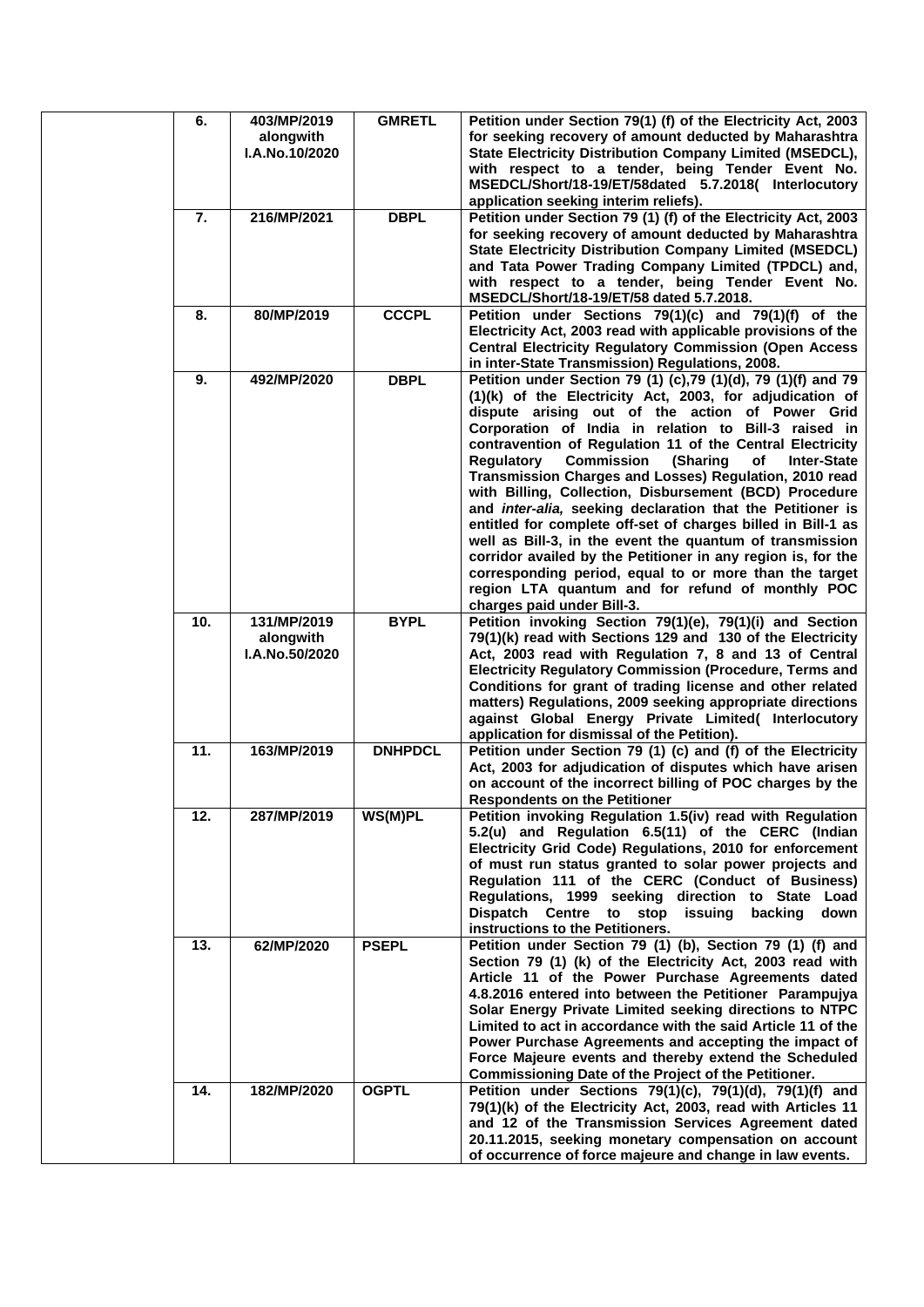| 15. | 117/MP/2021 | MY(S)PL      | Petition under Section 79(1)(f) read with Section 79(1)(k) of<br>the Electricity Act, 2003 along with Regulation 111 of the<br>Central Electricity Regulatory Commission (Conduct of<br>Business) Regulations, 1999 seeking recognition of the<br>force majeure events impacting the implementation of the<br>Project by the Petitioner and seeking appropriate reliefs<br>with regard to extension of Scheduled Commissioning<br>Date and stay of any coercive measures including stay of<br>encashment of Performance Bank Guarantee.                                                                                                                                                                                                                                                                                                                                                                                                                                                                  |
|-----|-------------|--------------|----------------------------------------------------------------------------------------------------------------------------------------------------------------------------------------------------------------------------------------------------------------------------------------------------------------------------------------------------------------------------------------------------------------------------------------------------------------------------------------------------------------------------------------------------------------------------------------------------------------------------------------------------------------------------------------------------------------------------------------------------------------------------------------------------------------------------------------------------------------------------------------------------------------------------------------------------------------------------------------------------------|
| 16. | 379/TT/2020 | <b>PGCIL</b> | Petition for truing up of transmission tariff for 2014-19<br>tariff block and determination of Transmission tariff for<br>tariff block in respect of Combined Asset<br>2019-24<br>consisting of: Asset A1 80 MVAr line reactor of Barh-I<br>Line (charged as bus reactor) at Gorakhpur Sub-station,<br>Asset A2 80 MVAr line reactor of Barh-II Line (charged as<br>bus reactor) at Gorakhpur Sub-station, Asset B Barh-II<br>TPS-Gorakhpur 400 kV D/C (Quad) line alongwith 400 kV<br>line bays at Gorakhpur Sub-station (excluding switchable<br>line reactor), Asset C 125 MVAr Bus Reactor at Gorakhpur<br>Sub-station Asset D Converting 2x80 MVAr Line Reactors<br>at Gorakhpur end of 400 kV Barh Gorakhpur (Quad)<br>transmission line to 2x80 MVAr Switchable Line Reactors<br>under Immediate Evacuation System associated with<br>Barh-II TPS in NR.                                                                                                                                          |
| 17. | 423/TT2019  | <b>PGCIL</b> | Petition for truing up of transmission tariff for 2014-19<br>tariff block and determination of transmission tariff for<br>2019-24 tariff block for transmission assets under<br>Expansion/Upgradation of SCADA/EMS System of SLDCs<br>of North Eastern Region.                                                                                                                                                                                                                                                                                                                                                                                                                                                                                                                                                                                                                                                                                                                                           |
| 18. | 731/TT/2020 | <b>PGCIL</b> | Petition for determination of transmission tariff from<br>DOCO to 31.3.2019 for Asset 1- OPGW link for Betual -<br>Khandwa under Central Sector, Asset 2: OPGW link<br>(125km) for Mauda-Wardha under Central Sector, Asset 3:<br>6 no. OPGW link (92.66km) under State I Sector Asset 4A:<br>3 no. OPGW link (656.926km) under Central Sector, Asset<br>4B: OPGW link for Korba-Birsinghpur under Central<br>Sector, Asset 5A: OPGW link (15.462km) for 400kV<br>Xeldom-Madgaon under State sector, Asset 5B: OPGW<br>link for 400kV Vapi Magarwada under Central Sector and<br>Asset 6: 9 no. of OPGW link under State Sector- OPGW<br>link (169km) for) associated Establishment of Fibre Optic<br>Communication System in Western Region under Master<br><b>Communication Plan (Additional Requirement) tariff block</b><br>2014-19 period.                                                                                                                                                          |
| 19. | 662/TT/2020 | <b>PGCIL</b> | Petition for determination of transmission tariff from<br>DOCO to 31-3-2024 for Asset 1- Installation of $+/- 200$<br>MVAR Dynamic Compensation (STATCOM) along with<br>2x125 MVAR Mechanically Switched Reactor (MSR) and<br>1x125 MVAR Mechanically Switched Capacitor (MSC) and<br>co-ordinated control mechanism of MSCs and MSRs at<br>400kV Hyderabad Sub-station, Asset 2- Installation of +/-<br>MVAR STATCOM along with 2x125<br>200<br><b>MVAR</b><br>Mechanically Switched Reactor (MSR) and 1x125 MVAR<br>Mechanically Switched Capacitor (MSC) and co-ordinated<br>control mechanism of MSCs and MSRs at 400/230 kV<br>Udumalpet Sub-station and Asset 3- Installation of +/- 200<br>MVAR STATCOM along with 2x125 MVAR Mechanically<br>Switched Reactor (MSR) and 1x125 MVAR Mechanically<br>Switched Capacitor (MSC) and co-ordinated control<br>mechanism of MSCs and MSRs at 400/230 kV Trichy Sub-<br>station under System Strengthening in Southern Region<br>XXI in Southern Region. |
| 20. | 171/TT/2019 | <b>PGCIL</b> | Petition for determination of tariff from COD to 31.3.2019<br>of four assets under "Transmission System for Ultra Mega<br>Solar Park in Anantpur District, Andhra Pradesh- Part B<br>(Phase-II)".                                                                                                                                                                                                                                                                                                                                                                                                                                                                                                                                                                                                                                                                                                                                                                                                        |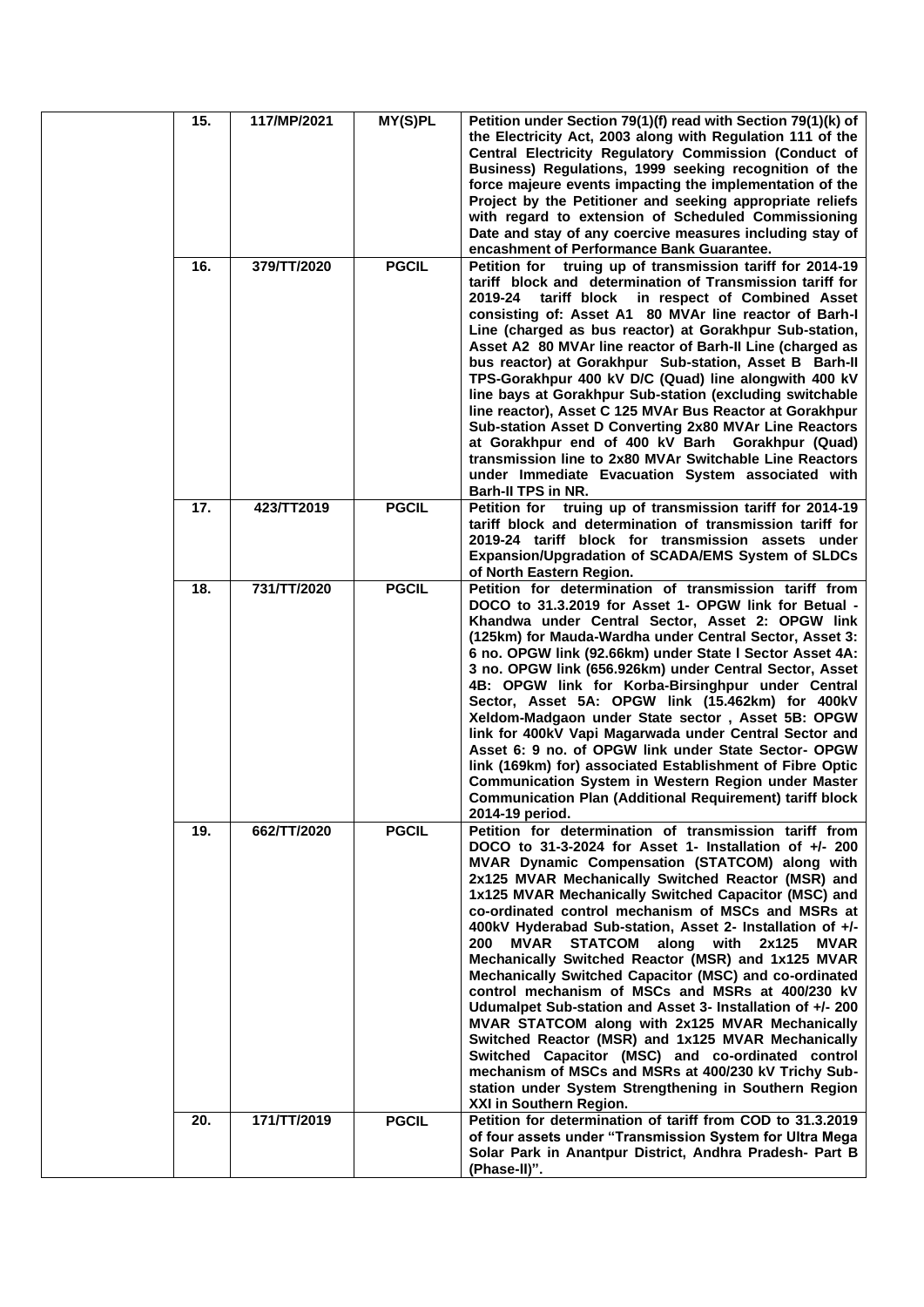| 21. | 189/TT/2021 | <b>PGCIL</b> | Petition for determination of transmission tariff from<br>DOCO to 31-3-2024 for Asset-1: URTDSM Systems (PDCs<br>& its associated parts) supplied and installed at NERLDC<br>and SLDCs of Assam, Meghalaya and Tripura and PMUs<br>along with 51 PMUs & its associated items (in 14 stations)<br>and Asset-2: URTDSM System(Control Center Equipment,<br>PMU's and associated equipment's) integrated and<br>commissioned at WRLDC, Mumbai & SLDCs of Madhya<br>Pradesh and Gujarat under Phase-I- Unified Real Time<br><b>Dynamic State Measurement (URTDSM)</b> |
|-----|-------------|--------------|-------------------------------------------------------------------------------------------------------------------------------------------------------------------------------------------------------------------------------------------------------------------------------------------------------------------------------------------------------------------------------------------------------------------------------------------------------------------------------------------------------------------------------------------------------------------|
| 22. | 673/TT/2020 | <b>PGCIL</b> | Petition for determination of transmission tariff from<br>DOCO to 31.3.2024 for Asset I and Asset II under<br>Transmission system associated with Tehri Pump Storage<br>Plant (PSP).                                                                                                                                                                                                                                                                                                                                                                              |
| 23. | 678/TT/2020 | <b>PGCIL</b> | Petition for truing up of transmission tariff for 2014-19<br>tariff block and determination of transmission tariff for<br>2019-24 tariff block Asset-I: URTDSM System (Control<br>Center Equipment, PMUs and associated equipment's)<br>integrated and commissioned at ERLDC Kolkata, SLDCs<br>WBSETCL & DVC, Asset-II: URTDSM System (Control<br>Center Equipment, PMUs and associated equipment's)<br>integrated and commissioned at SLDCs of OPTCL of<br>Eastern Region under Phase-I- Unified Real Time Dynamic<br><b>State Measurement (URTDSM).</b>         |
| 24. | 486/TT/2019 | <b>PGCIL</b> | Petition for determination of transmission tariff from<br>DOCO to 31.3.2019 for Asset-1: PHASE-I "UNIFIED REAL<br>TIME DYNAMIC STATE MEASUREMENT (URTDSM)" for<br>NRLDC & SLDCs of Northern Region under Phase-I-<br>Unified Real Time Dynamic State Measurement (URTDSM)<br>in Northern Region.                                                                                                                                                                                                                                                                  |
| 25. | 16/RP/2021  | <b>PGCIL</b> | Petition for review of the Order dated 8.2.2021 in Petition<br>No. 36/TT/2020                                                                                                                                                                                                                                                                                                                                                                                                                                                                                     |
| 26. | 676/TT/2020 | <b>PGCIL</b> | Petition for truing up of transmission tariff for 2014-19<br>tariff block and determination of transmission tariff for<br>2019-24 tariff block for Assets under Augmentation of<br>Transformers in Northern region Part-A" in Northern<br>Region.                                                                                                                                                                                                                                                                                                                 |
| 27. | 23/RP/2021  | <b>PGCIL</b> | Petition for review of the Order dated 2.6.2021 in Petition<br>No. 132/TT/2020.                                                                                                                                                                                                                                                                                                                                                                                                                                                                                   |
| 28. | 254/TT/2019 | <b>PGCIL</b> | Petition for determination of transmission tariff from COD<br>to 31.3.2019 for URTDSM System (Control Center<br>Equipment, PMUs and associated equipment) integrated<br>and commissioned at SRLDC & SLDCs of Southern<br>Region under Phase-I-Unified Real Time Dynamic State<br><b>Measurement (URTDSM)</b>                                                                                                                                                                                                                                                      |
| 29. | 129/TT/2020 | <b>PGCIL</b> | truing up of transmission tariff for 2014-19<br><b>Petition for</b><br>tariff block and determination of transmission tariff for<br>2019-24 tariff blocks for assets under Expansion/ Up-<br>gradation of SCADA/EMS system at SLDC of Western<br>Region.                                                                                                                                                                                                                                                                                                          |
| 30. | 23/TT/2021  | <b>PGCIL</b> | Petition for truing up of transmission tariff for 2014-19<br>tariff block and determination of transmission tariff for<br>2019-24 tariff block for Transmission assets under<br>SYSTEM STRENGTHENING-XX in Southern Region.                                                                                                                                                                                                                                                                                                                                       |
| 31. | 37/TT/2021  | <b>PGCIL</b> | Petition for truing up of transmission tariff for 2014-19<br>tariff block and determination of Transmission tariff for<br>2019-24 tariff blocks for assets under Establishment of<br>Fibre Optic Communication System under Master<br><b>Communication Plan.</b>                                                                                                                                                                                                                                                                                                  |
| 32. | 78/TT/2021  | <b>PGCIL</b> | Petition for revision of transmission tariff for 2001-04 tariff<br>block, 2004-09 tariff block, 2009-14 tariff block, truing up<br>of transmission tariff for 2014-19 tariff block and<br>determination of transmission tariff for 2019-24 tariff block<br>for Rihand Transmission System in Northern Region.                                                                                                                                                                                                                                                     |
| 33. | 33/TT/2021  | <b>PGCIL</b> | Petition for truing up of transmission tariff for 2014-19<br>tariff block and determination of transmission tariff for                                                                                                                                                                                                                                                                                                                                                                                                                                            |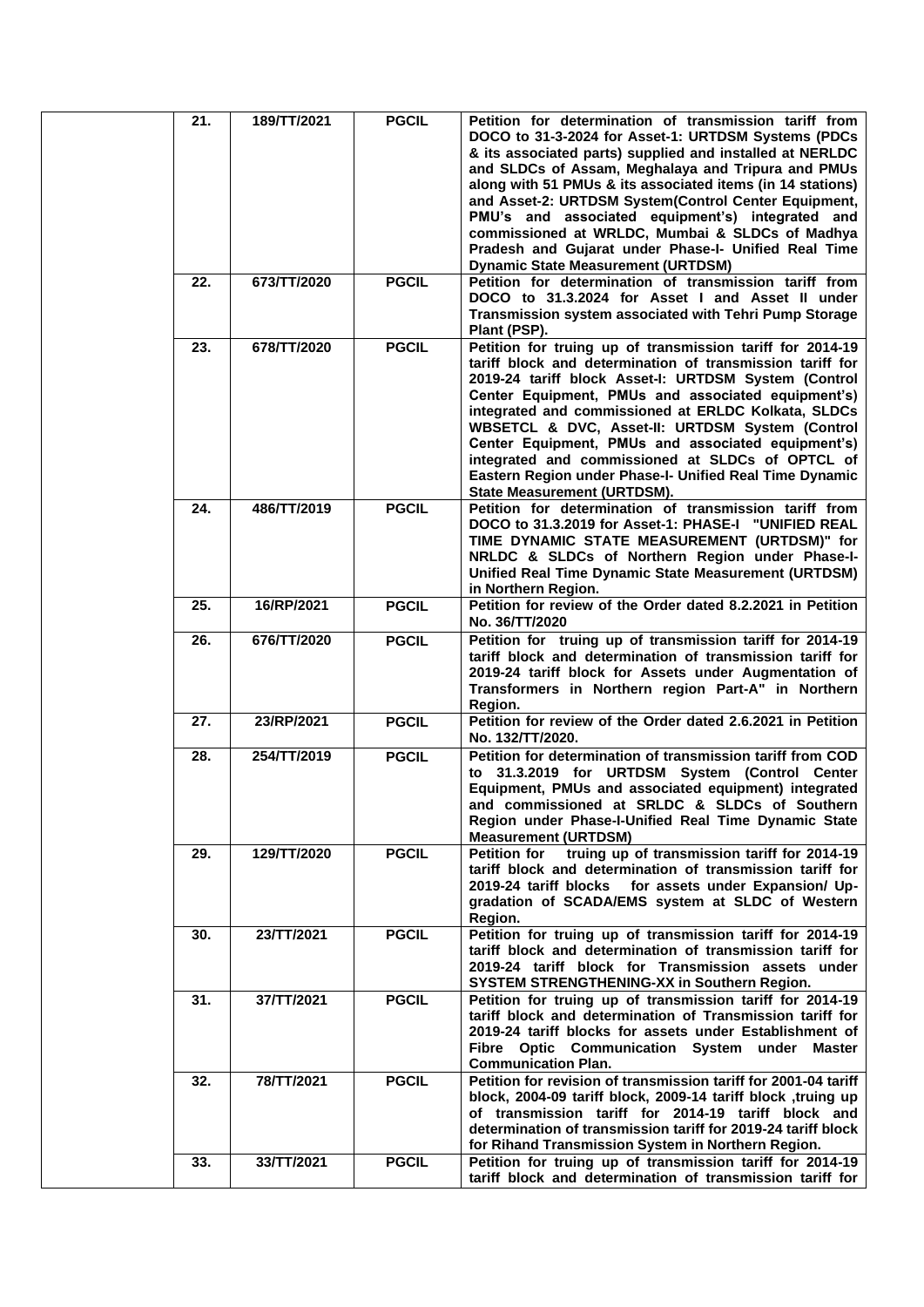|                                                                           |     |                                                   |                  | 2019-24 tariff block for Asset-I: Pole-I of the 800 kV, 3000<br>MW Champa Pooling Station & Kurukshetra HVDC<br>Terminals along with ?800 kV Champa Pooling station -<br>Kurukshetra HVDC Transmission Line (DOCO 24.3.2017)<br>Asset-II: 02 Nos. 400/220 kV, 500 MVA ICTs along with<br>associated bays at 400/220 kV GIS substation at<br>Kurukshetra (DOCO 25.3.2017), Asset-III: 8 nos. 220 kV<br>Line Bays at 400/220 kV GIS Sub-station at Kurukshetra<br>(DOCO 25.3.2017), Asset-IV: Pole-II of the 800 kV, 3000<br>MW Champa & Kurukshetra HVDC Terminals along with<br>associated bays (DOCO:16.9.2017); Asset-V: Kurukshetra<br>(NR) - Jallandhar 400 kV D/C (Quad) line, one ckt. via<br>400/220 kV Nakodar (PSTCL) Sub-station along with<br>associated bays (2 nos. GIS bays at Kurukshetra, 2 nos.<br>conventional bays at Jallandhar, 2 nos. conventional bays<br>at Nakodar, 1 no. 50 MVAR Line Reactor at Nakodar and 1<br>no. 50 MVAR Line Reactor at Jallandhar), LILO of<br>Abdullapur-Sonepat 400 kV D/C (Triple) at Kurukshetra<br>Sub-station along with associated bays (4 nos. GIS Bays<br>at Kurukshetra) and, 1 no. 400 kV 125 MVAR Bus Reactor<br>at Kurukshetra along with 1 no. associated GIS Bay at<br>Kurukshetra (DOCO: 3.12.2015) under WR-NR HVDC<br>interconnector for IPP projects in Chattisgarh in Northern<br>Region & Western Region. |
|---------------------------------------------------------------------------|-----|---------------------------------------------------|------------------|---------------------------------------------------------------------------------------------------------------------------------------------------------------------------------------------------------------------------------------------------------------------------------------------------------------------------------------------------------------------------------------------------------------------------------------------------------------------------------------------------------------------------------------------------------------------------------------------------------------------------------------------------------------------------------------------------------------------------------------------------------------------------------------------------------------------------------------------------------------------------------------------------------------------------------------------------------------------------------------------------------------------------------------------------------------------------------------------------------------------------------------------------------------------------------------------------------------------------------------------------------------------------------------------------------------------------------------------------------------------------------|
|                                                                           | 34. | 12/TT/2021                                        | <b>PGCIL</b>     | Petition for determination of trued up Fees and Charges<br>for 2014-19 block, Fees and Charges for the period 2019-<br>24 block In respect of Assets (4 Nos) under Fibre Optic<br>communication system in lieu of existing Unified Load<br>Despatch and Communication (ULDC) Microwave links<br>scheme in Eastern Region and<br>determination of<br>transmission tariff for 2019-24 tariff block In respect of<br>Assets (12 Nos) under Fibre Optic communication system<br>in lieu of existing Unified Load Despatch and<br>Communication (ULDC) Microwave links scheme in<br>Eastern Region.                                                                                                                                                                                                                                                                                                                                                                                                                                                                                                                                                                                                                                                                                                                                                                                  |
|                                                                           | 35. | 261/TT/2015                                       | <b>PGCIL</b>     | Petition for determination of transmission tariff from<br>DOCO to 31.3.2019 for Asset-1 765 kV line react at<br>Jabalpur Pooling Sub-station for Jabalpur-Bina, Asset-2<br>765 Line Bay at Bind Sub-station Jabalpur -Bina Doco<br>13.11.2014 Asset-3 765 KV line reactor Jablpur PS at<br>Dharmjaygarh-Jabalpur PS DOICO 14.9.2015 and Asset-4.<br>Dharamjaygarh-Jabalpur PS under line bays and reactor<br>proviison at POWSERGRID Sub-station assocaited with<br>system Strengthening Common for Western Region and<br>Northern Region Western Region.                                                                                                                                                                                                                                                                                                                                                                                                                                                                                                                                                                                                                                                                                                                                                                                                                       |
|                                                                           | 36. | 159/TT/2021                                       | <b>HVPNL</b>     | Petition for seeking determination of tariff for the inter-<br>state transmission lines of the Petitioner for FY 2019-20 to<br>2023-24.                                                                                                                                                                                                                                                                                                                                                                                                                                                                                                                                                                                                                                                                                                                                                                                                                                                                                                                                                                                                                                                                                                                                                                                                                                         |
|                                                                           | 37. | 478/TT/2020                                       | <b>PITCUL</b>    | Petition for approval of Annual Fixed Cost and<br>determination of tariff from anticipated DOCO to 31.3.2024<br>Srinagar-Baramwari<br>for<br>220kV<br>line<br><b>[Point</b><br>оf<br>(of Singoli Bhatwari HEP from the<br><b>Interconnection</b><br>proposed Baramwari-Srinagar 220kV D/C<br>line)<br>to<br>Khandukhal Srinagar Substation] under UITP Scheme<br>(deemed ISTS).                                                                                                                                                                                                                                                                                                                                                                                                                                                                                                                                                                                                                                                                                                                                                                                                                                                                                                                                                                                                 |
|                                                                           | 38. | 247/TT/2020                                       | <b>APTransco</b> | Petition for determination of tariff for (1) 400kV K.V Kota<br>Suryapet - 1 & 2 feeders for FY 2016-17 to FY 2018-19 (2)<br>Part of PGCIL 400 KV VJA-NLR line (Nunna Manubolu) to<br>the extent of 18.405 KM (Part of Nunna Manubolu Ckt-3<br>from Loc.No:532/15 to Loc. Nunna SS + Part of VTPS<br>Manubolu Ckt from Loc.532/16 to Loc. VTPS) for FY 2015-<br>16 to FY 2018-19.                                                                                                                                                                                                                                                                                                                                                                                                                                                                                                                                                                                                                                                                                                                                                                                                                                                                                                                                                                                                |
| 24.6.2022<br>Friday<br>At 10.30 A.M.<br><b>Review Petitions</b><br>Coram: | 1.  | 163/MP/2022<br>alongwith<br><b>I.A.No.37/2022</b> | <b>RSEPL</b>     | Petition under Section 79 of the Electricity Act, 2003 and<br>Article 12 read with Article 16.3.1 of the Power Purchase<br>Agreements executed by the Petitioners and NTPC<br>Limited dated 12.5.2016, inter alia seeking relief on<br>account of Change in Law viz. the introduction of the                                                                                                                                                                                                                                                                                                                                                                                                                                                                                                                                                                                                                                                                                                                                                                                                                                                                                                                                                                                                                                                                                    |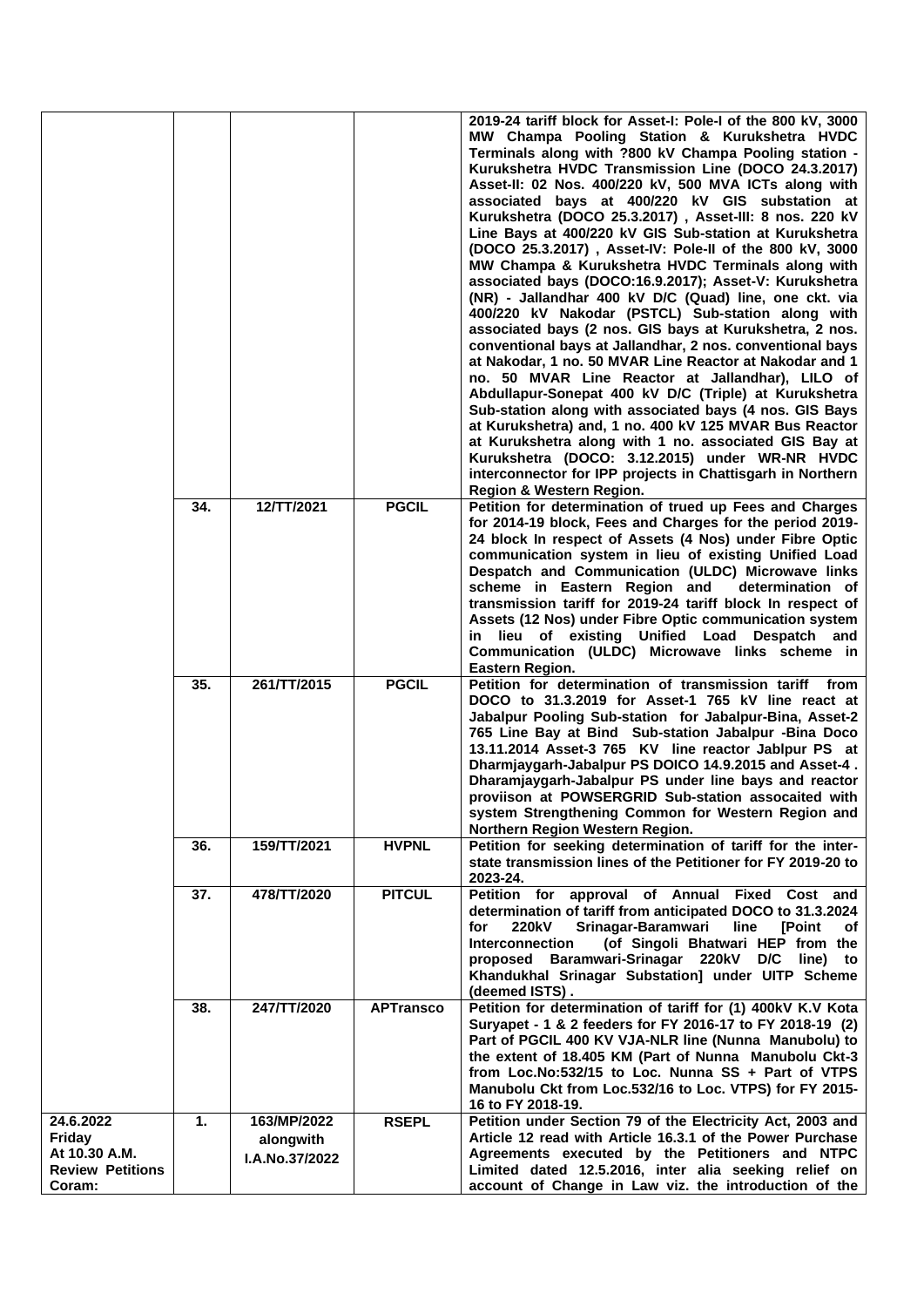| Member (ISJ)<br>Member (AG)<br>Member (PKS)  |     |                                            |                 | Goods and Services Tax laws, and seeking refund of<br>amounts wrongfully sought to be deducted from the<br>monthly tariff payable to the Petitioners putatively in lieu<br>of Change in Law compensation paid earlier (Interlocutory<br>application for interim reliefs) (On admission).                                                                                                                                                                                                                                                                                                                                                                                                                                 |
|----------------------------------------------|-----|--------------------------------------------|-----------------|--------------------------------------------------------------------------------------------------------------------------------------------------------------------------------------------------------------------------------------------------------------------------------------------------------------------------------------------------------------------------------------------------------------------------------------------------------------------------------------------------------------------------------------------------------------------------------------------------------------------------------------------------------------------------------------------------------------------------|
|                                              | 2.  | 17/RP/2022                                 | <b>NLCIL</b>    | Petition for review of the Order dated 24.3.2022 and<br>corrigendum dated 26.4.2021 in Petition No. 452/MP/2019<br>(On admission)                                                                                                                                                                                                                                                                                                                                                                                                                                                                                                                                                                                        |
|                                              | 3.  | 11/RP/2022                                 | <b>NTPC</b>     | Petition for review of the Order dated 31.1.2022 in Petition<br>No. 401/GT/2020 (On admission)                                                                                                                                                                                                                                                                                                                                                                                                                                                                                                                                                                                                                           |
|                                              | 4.  | 12/RP/2022                                 | <b>NETCL</b>    | Petition for review of the Order dated 28.2.2022 in Petition<br>No. 308/TT/2020 (On admission)                                                                                                                                                                                                                                                                                                                                                                                                                                                                                                                                                                                                                           |
|                                              | 5.  | 13/RP/2022                                 | <b>PGCIL</b>    | Petition for review of the Order dated 3.1.2022 in Petition<br>No. 660/TT/2020 (On admission)                                                                                                                                                                                                                                                                                                                                                                                                                                                                                                                                                                                                                            |
|                                              | 6.  | 14/RP/2022                                 | <b>PGCIL</b>    | Petition for review of the Order dated 17.2.2022 in Petition<br>No. 652/TT/2020 (On admission)                                                                                                                                                                                                                                                                                                                                                                                                                                                                                                                                                                                                                           |
|                                              | 7.  | 15/RP/2022                                 | <b>PGCIL</b>    | Petition for review of the Order dated 18.2.2022 in Petition<br>No. 644/TT/2020 (On admission)                                                                                                                                                                                                                                                                                                                                                                                                                                                                                                                                                                                                                           |
|                                              | 8.  | 2/RP/2022                                  | <b>PGCIL</b>    | Petition for review of order dated 19.8.2021 in Petition No.<br>468/TT/2020.                                                                                                                                                                                                                                                                                                                                                                                                                                                                                                                                                                                                                                             |
|                                              | 9.  | 8/RP/2022                                  | <b>PGCIL</b>    | Petition for review of the Order dated 30.11.2021 in<br>Petition No. 691/TT/2020.                                                                                                                                                                                                                                                                                                                                                                                                                                                                                                                                                                                                                                        |
| Coram:<br>Member (AG)<br><b>Member (PKS)</b> | 10. | 26/RP/2021                                 | <b>JPL</b>      | Petition for review of the Order dated 24.11.2021 in<br><b>Petition No. 560/MP/2020.</b>                                                                                                                                                                                                                                                                                                                                                                                                                                                                                                                                                                                                                                 |
|                                              | 11. | 37/TT/2022<br>alongwith<br>I.A.No.12/2022  | <b>PGCIL</b>    | Petition for determination & truing up of transmission<br>tariff for 2014-19 tariff block and determination of<br>transmission tariff for 2019-24 tariff block in respect of<br>Asset I: LILO of one circuit of 400 kV D/C Vapi- Navi<br>Mumbai line transmission line along with 400/220 kV GIS<br>KALA Sub-station (NEW) in UT DNH 315 MVA 400/220 kV<br>ICT-I & ICT-II and 80 MVAR, 420 kV Bus Reactor alongwith<br>4 Nos. of 220kV downstream bays and Asset 2: LILO of<br>2nd Ckt of 400kV D/C Vapi-Navi Mumbai TL alongwith<br>associated bays at Kala substation under Establishment<br>of 400/220kV GIS Sub-station at Kala in UT of D&NH in<br>Western Region (Interlocutory application for early<br>hearing). |
|                                              | 12. | 463/MP/2014<br>alongwith<br>I.A.No.40/2019 | <b>GMR VPGL</b> | Petition under Section 79(I)(f) of the Electricity Act, 2003<br>for a direction to the Respondents to pay additional fixed<br>charge of Rs.0.439/KWH for the balance period of PPA<br>(Interlocutory application for bringing on record additional<br>documents).                                                                                                                                                                                                                                                                                                                                                                                                                                                        |
|                                              | 13. | OP No.70/2012                              | <b>APDCL</b>    | Petition for proposed amendments of GMR Vemagiri<br>Power Generation Limited as per the APERC orders dated<br>5.12.2009 to the amended Agreement to the Power<br>Purchase Agreement dated 2-5-2007 and 18.6.2003 and<br>request for consent filed along with annexures and order<br>passed by APERC dated 30.12.2006 in O.P.No. 19 of 2006.                                                                                                                                                                                                                                                                                                                                                                              |
|                                              | 14. | OP No.71/2012                              | <b>GMRVPGL</b>  | Petition under Section 86(1) (b) of the Electricity Act, 2003<br>seeking consent of the Commission.                                                                                                                                                                                                                                                                                                                                                                                                                                                                                                                                                                                                                      |
|                                              | 15. | OP No.72/2012                              | <b>GMRVPGL</b>  | Petition under Section 86 (1) (f) of the Electricity Act, 2003<br>for a direction to the respondents to pay additional fixed<br>charges of Rs.0.439 KWH for the balance period of the<br>PPA.                                                                                                                                                                                                                                                                                                                                                                                                                                                                                                                            |
|                                              | 16. | 577/GT/2020                                | <b>DVC</b>      | Petition for truing up of annual fixed charges for the<br>period 2014 - 19 and determination of tariff for the period<br>2019 – 24 in respect of Mejia Thermal Power Station, Unit -<br>1 to 3 (3 x 210 MW).                                                                                                                                                                                                                                                                                                                                                                                                                                                                                                             |
|                                              | 17. | 205/GT/2020                                | <b>DVC</b>      | Petition for truing up of annual fixed charges for the<br>period 2014 – 19 in respect of the Mejia Thermal Power<br>Station, Unit -4 (1 x 210 MW) and determination of tariff for<br>the period 2019 - 24 in respect of Mejia Thermal Power<br>Station, Unit -4 (1 x 210 MW).                                                                                                                                                                                                                                                                                                                                                                                                                                            |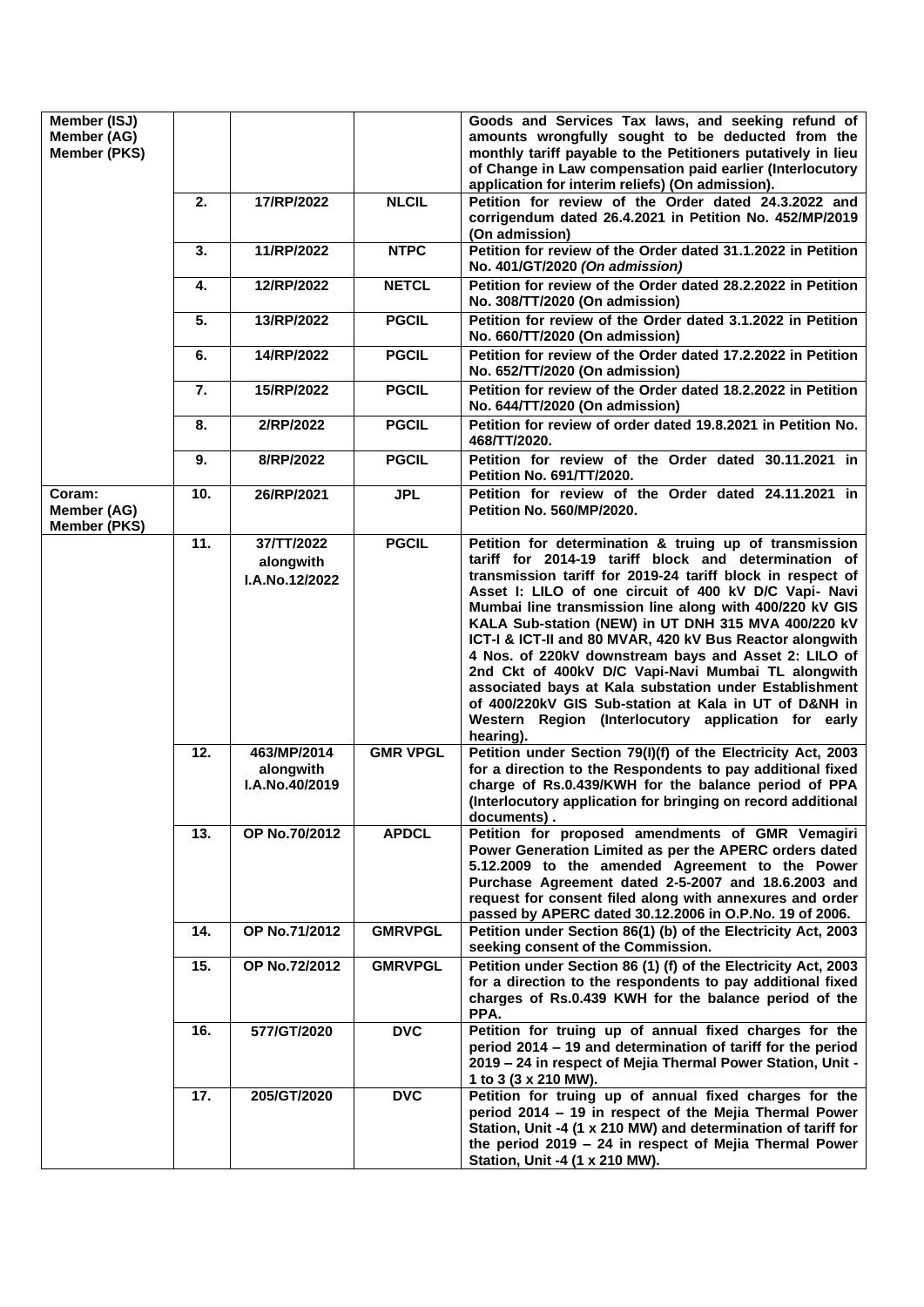|                                       | 18. | 578/GT/2020                            | <b>DVC</b>       | Petition for truing up of annual fixed charges for the<br>period 2014 - 19 and for determination of tariff for the<br>period 2019 – 24 in respect of the Maithon Hydel Power<br>station, Unit No. 1 to 3 (63.2 MW).                                                                                                                                                                                                                                                                                                                                                                                                                   |
|---------------------------------------|-----|----------------------------------------|------------------|---------------------------------------------------------------------------------------------------------------------------------------------------------------------------------------------------------------------------------------------------------------------------------------------------------------------------------------------------------------------------------------------------------------------------------------------------------------------------------------------------------------------------------------------------------------------------------------------------------------------------------------|
|                                       | 19. | 282/GT/2020                            | <b>NHPC</b>      | Petition for truing up of tariff for the period 2014-19 in<br>respect of Nimoo Bazgo Power Station and determination<br>of tariff for the period 2019-24 in respect of Nimoo Bazgo<br><b>Power Station.</b>                                                                                                                                                                                                                                                                                                                                                                                                                           |
|                                       | 20. | 442/GT/2020                            | <b>NTPC</b>      | Petition for approval of tariff of Kahalgaon Super Thermal<br>Power Station, Stage-II (1500 MW) for the period from<br>1.4.2019 to 31.3.2024.                                                                                                                                                                                                                                                                                                                                                                                                                                                                                         |
|                                       | 21. | 393/GT/2020                            | <b>NTPC</b>      | Petition for revision of tariff of Mauda-I STPS Stage-I<br>(2x500 MW) for the period from 1.4.2014 to 31.3.2019 after<br>the truing up exercise                                                                                                                                                                                                                                                                                                                                                                                                                                                                                       |
|                                       | 22. | 437/GT/2020                            | <b>NTPC</b>      | Petition for approval of tariff of Mauda Super Thermal<br>Power Station Stage-I (1000 MW) for the period from<br>1.4.2019 to 31.3.2024.                                                                                                                                                                                                                                                                                                                                                                                                                                                                                               |
|                                       | 23. | 192/GT/2020                            | <b>NTPC Sail</b> | Petition for revision of tariff of Bhilai Expansion Power<br>Plant (2x250 MW) for the period from 1.4.2014 to 31.3.2019<br>after the truing up exercise.                                                                                                                                                                                                                                                                                                                                                                                                                                                                              |
|                                       | 24. | 365/GT/2020                            | <b>NLCIL</b>     | Petition for fixation of trued up tariff for NLCIL's Thermal<br>Power Station I Expansion 420 MW (TPS- I Expansion) for<br>the period from 1.4.2014 to 31.3.2019                                                                                                                                                                                                                                                                                                                                                                                                                                                                      |
| 28.6.2022<br>Tuesday<br>At 10.30 A.M. | 1.  | 60/MP/2022                             | <b>NTPC</b>      | Petition for approval of input price of coal supplied from<br>Pakri Barwadih mine for the period from 1.4.2019 to<br>31.3.2024 (On admission).                                                                                                                                                                                                                                                                                                                                                                                                                                                                                        |
| <b>Misc. Petitions</b>                | 2.  | 61/MP/2022                             | <b>PGCIL</b>     | Petition under Section 79(1) (c) and 79(1)(d) read with<br>Sections 62 and 64 of The Electricity Act, 2003,<br>Regulations 54 and 55 of the Tariff Regulations, 2014 and<br>Regulations 76 and 77 of the Tariff Regulations, 2019 in<br>regard to the non-inclusion/ decapitalisation of assets<br>which are not in use in the course of technical up-<br>gradations or modification of the Transmission Systems<br>(On admission).                                                                                                                                                                                                   |
|                                       | 3.  | 62/MP/2022                             | <b>NLCIL</b>     | Petition under Section 142 of the Electricity Act, 2003 read<br>with Regulations 111, 113 and 119 of the Conduct of<br>Business Regulations, 1999 for execution of Order dated<br>19.3.2019 passed by this Commission and directions and<br>initiation of appropriate action against the Respondent<br>No.1 to 4 for non-compliance of the directions issued<br>under Order dated 19.3.2019 in Petition No. 54/MP/2018<br>(On admission).                                                                                                                                                                                             |
|                                       | 4.  | 84/MP/2022                             | <b>AEPL</b>      | Petition under Section 79(1)(c) read with Section 79(1)(f) of<br>the Electricity Act, 2003 for seeking a direction against<br>Respondent No. 1 to extend the start date of LTA, as<br>sought for by Petitioner No. 1 vide its letter dated<br>10.1.2022, and further restrain Respondent No. 1 from<br>taking any coercive and precipitative measures, including<br>but not limited to levying any penalty/ charges etc. for<br>non-operationalisation of 150 MW out of the total 300 MW,<br>on the premise of the start date of LTA being taken as<br>23.4.2022, till the final disposal of the present<br>proceedings(On admission) |
|                                       | 5.  | 64/MP/2022                             | <b>PSPCL</b>     | Petition under Section 79(1)(b) of the Electricity Act, 2003<br>seeking reduction in tariff under the Power Purchase<br><b>Agreement</b><br>dated<br>29.12.2017<br>executed<br>between<br>Respondent Nos.1 and 2 read with Power Sale Agreement<br>dated 24.11.2017 executed between the Petitioner and<br>Respondent No.2 for purchase of 50 MW of Wind Power<br>(On admission).                                                                                                                                                                                                                                                     |
|                                       | 6.  | 173/MP/2019<br>alongwith<br>67/IA/2020 | <b>BALCO</b>     | Petition seeking payment of the outstanding amount on<br>account of (i) late payment surcharge; (ii) additional<br>interest, and for furnishing of Stand by Letter of Credit as<br>payment security mechanism(Interlocutory application for<br>placing additional documents on record).                                                                                                                                                                                                                                                                                                                                               |
|                                       | 7.  | 180/MP/2019                            | Indian           | Petition under Regulation 13 read with Regulation 7 and 8                                                                                                                                                                                                                                                                                                                                                                                                                                                                                                                                                                             |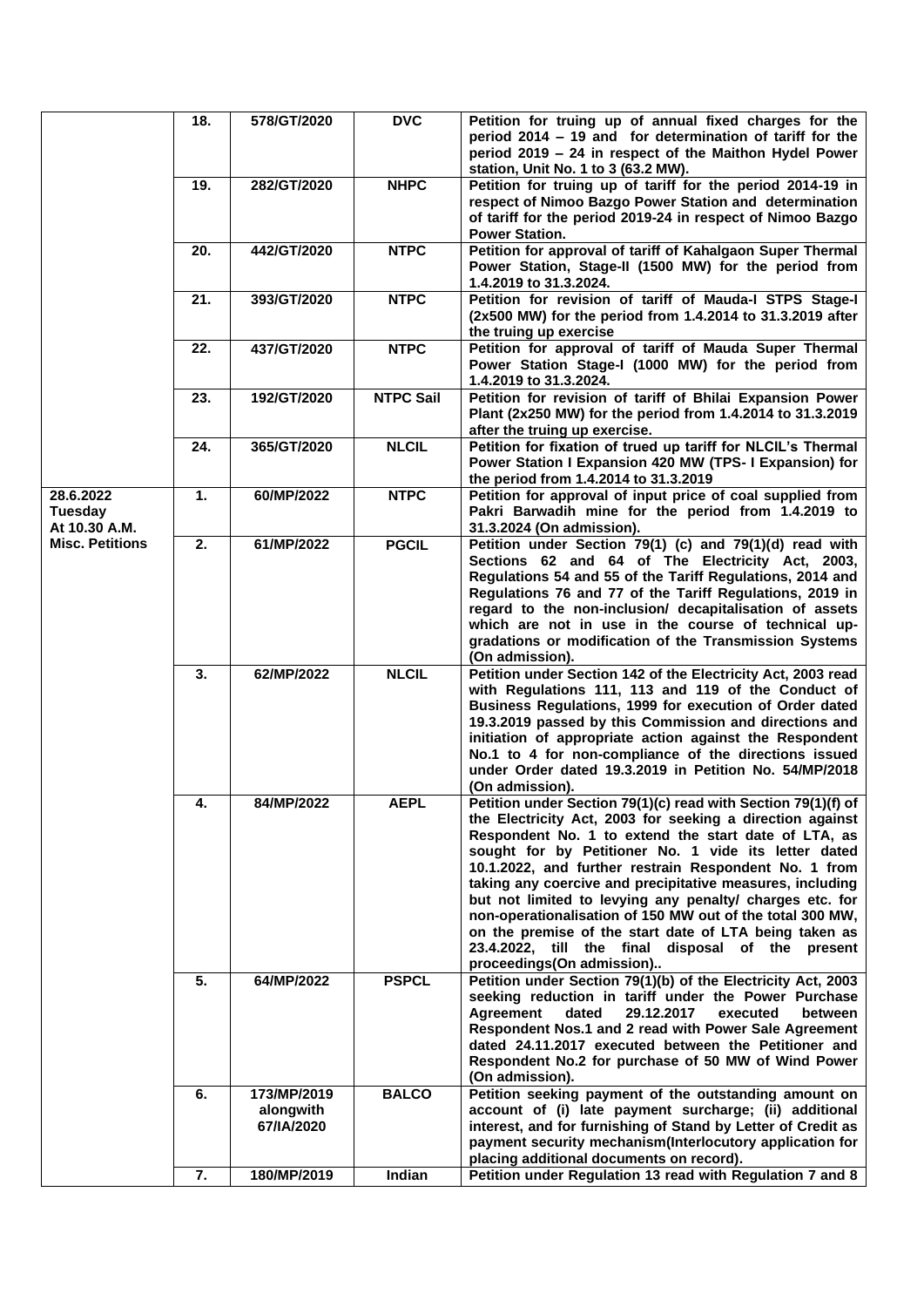|  |     |                                            | Railways<br>(ECR)  | of the Central Electricity Regulatory Commission<br>(Deviation Settlement Mechanism and Related Matters)<br>Regulations, 2014, and Regulations 7(10) and 7(11a) of the<br>Central Electricity Regulatory Commission (Deviation<br>Settlement Mechanism and Related Matters) (Fourth<br>Amendment) Regulations, 2018, as inserted vide<br>Amendment dated 20.11.2018, and read with Regulations<br>111 and 112 of the CERC (Conduct of Business)<br><b>Regulations, 1999</b>                                                                                                                                                                                                                                                                                                                                          |
|--|-----|--------------------------------------------|--------------------|----------------------------------------------------------------------------------------------------------------------------------------------------------------------------------------------------------------------------------------------------------------------------------------------------------------------------------------------------------------------------------------------------------------------------------------------------------------------------------------------------------------------------------------------------------------------------------------------------------------------------------------------------------------------------------------------------------------------------------------------------------------------------------------------------------------------|
|  | 8.  | 132/MP/2019                                | Indian<br>Railways | Petition under Section 79(1)(f) of the Electricity Act, 2003<br>read with Clause 7.0 of the Bulk Power Purchase<br>Agreement executed between Indian Railways and<br>Bharatiya Rail Bijlee Company Limited dated 16.12.2010<br>seeking relief on account of Force Majeure events being<br>suffered by the Indian Railways.                                                                                                                                                                                                                                                                                                                                                                                                                                                                                           |
|  | 9.  | 188/MP/2019<br>alongwith<br>I.A.No.66/2019 | <b>PTC</b>         | Petition under Section 79(1)(f) of the Electricity Act, 2003<br>for adjudication of disputes arising out of and in relation<br>to the Power Sale Agreement (PSA) dated 15.09.2006<br>between erstwhile Punjab State Electricity Board, i.e. the<br>predecessor of Punjab State Power Corporation Ltd.<br>(PSPCL) and PTC India Ltd. (PTC) for purchase of 340 MW<br>of power from 1200 MW Teesta-III Hydro-electric Project of<br>Teesta Urja Ltd. (TUL), pursuant to the Power Purchase<br>Agreement (PPA) dated 28.7.2006 between PTC and TUL<br>and the Bulk Power Transmission Agreement (BPTA)<br>dated 4.6.2010 signed between Power Grid Corporation of<br>India Ltd (PGCIL), PSPCL, other DISCOMs of Uttar<br>Pradesh, Rajasthan & Haryana and PTC( Interlocutory<br>application seeking interim direction). |
|  | 10. | 189/MP/2019                                | <b>PSEPL</b>       | Petition seeking direction to Solar Energy Corporation of<br>India to act in accordance with Article 11 of the PPA<br>accepting the impact of Force Majeure Events and extend<br>the timeline for fulfillment of Conditions Subsequent and<br>Scheduled Commissioning Date of the Petitioner's project                                                                                                                                                                                                                                                                                                                                                                                                                                                                                                               |
|  | 11. | 192/MP/2019                                | <b>NLCIL</b>       | Petition for exemption from Technical Minimum operation<br>for NLCIL TPS-II Expansion (2 x 250 MW) CFBC Units till<br>31.3.2020                                                                                                                                                                                                                                                                                                                                                                                                                                                                                                                                                                                                                                                                                      |
|  | 12. | 196/MP/2019                                | <b>PGCIL</b>       | Petition for determination of transmission tariff from<br>DOCO to 31.3.2019 for 765 kV Line Bays and 240 MVAr<br>Switchable Line Reactor at Raichur and Sholapur Sub-<br>stations under line bays and reactor at POWERGRID Sub-<br>station for Raichur<br>Sholapur transmission line for<br>Synchronous interconnection between SR and WR                                                                                                                                                                                                                                                                                                                                                                                                                                                                            |
|  | 13. | 199/MP/2019                                | <b>TPDDL</b>       | Petition under Section 79 (1) (f) and Section 79 (1) (c) of<br>the Electricity Act, 2003 seeking adjudication of disputes<br>between Tata Power Delhi Distribution Limited and Pragati<br>Power Corporation Limited regarding declaration of<br>availability by Pragati Power Corporation Limited and<br>claiming fixed charges thereto                                                                                                                                                                                                                                                                                                                                                                                                                                                                              |
|  | 14. | 201/MP/2019                                | <b>WL</b>          | Petition under Section 79(1) (f) of the Electricity Act, 2003<br>to adjudicate upon disputes seeking directions against<br>the Respondents for payment of differential tariff for the<br>period from January, 2011 to May, 2014                                                                                                                                                                                                                                                                                                                                                                                                                                                                                                                                                                                      |
|  | 15. | 202/MP/2019                                | <b>NLCIL</b>       | Petition for increase in O&M Expenses on account of<br>Pay/Wage revision and other pay hikes to Employees<br>(Executive w.e.f. 1.1.2017, Non-Executive & workmen<br>w.e.f. 1.4.2014) of NLCIL's Power Stations & CISF security<br>personnel w.e.f. 1.1.2016 including Gratuity ceiling limit<br>increase- recovery from the beneficiaries of NLCIL Power<br>Stations for the year 2014-19                                                                                                                                                                                                                                                                                                                                                                                                                            |
|  | 16. | 10/MP/2021                                 | <b>AGEMPL</b>      | <b>Scheduled</b><br><b>Petition</b><br>extension<br>for<br>of<br><b>Date</b><br>of<br>Commissioning of the project without the levy of the<br>penalty.                                                                                                                                                                                                                                                                                                                                                                                                                                                                                                                                                                                                                                                               |
|  | 17. | 44/MP/2022                                 | <b>TPDDL</b>       | Petition under Sections 60, 61, 79(1)(f), 86(1)(e) and 29(5)<br>of the Electricity Act, 2003 read with Regulation 17 of<br>CERC (Terms and Conditions of Tariff), Regulations, 2019                                                                                                                                                                                                                                                                                                                                                                                                                                                                                                                                                                                                                                  |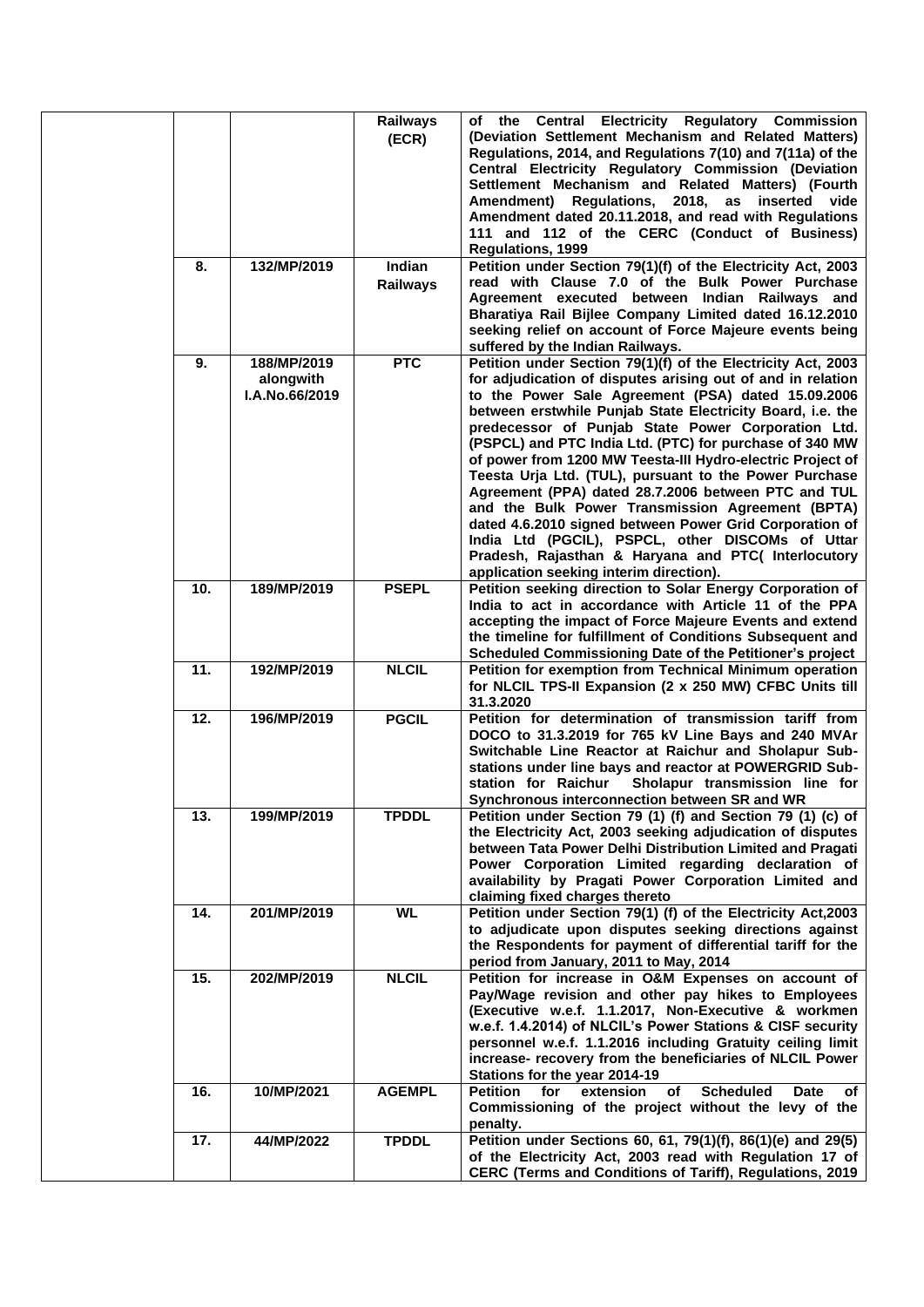|     |                                                           |               | seeking adjudication of dispute with NTPC Limited in<br>terms of the Order dated 17.1.2022 passed in WP (C)<br>10026 of 2020.                                                                                                                                                                                                                                                                                                                                                                                                        |
|-----|-----------------------------------------------------------|---------------|--------------------------------------------------------------------------------------------------------------------------------------------------------------------------------------------------------------------------------------------------------------------------------------------------------------------------------------------------------------------------------------------------------------------------------------------------------------------------------------------------------------------------------------|
| 18. | 583/MP/2020<br>alongwith<br><b>I.A.Nos.68</b><br>&76/2021 | <b>SUCRL</b>  | Petition under Sections 79(1)(b), 79(1)(c) and 79(1)(f) and<br>other applicable permissions, approvals of legal and<br>Regulatory Provisions( Interlocutory application for<br>interim reliefs and to file<br>additional grounds and<br>additional prayer).                                                                                                                                                                                                                                                                          |
| 19. | 628/MP/2020                                               | <b>APIL</b>   | Petition under Section 79(1)(c), Section 79(1)(f) and<br>Section 79(1)(k) of the Electricity Act, 2003 seeking<br>directions from this Commission to Power Grid<br>Corporation of India Limited to extend the long term<br>access start date and extend the deadline for completion<br>of the dedicated transmission line and Pooling Sub-<br>station.                                                                                                                                                                               |
| 20. | 57/MP/2022                                                | <b>HPPTCL</b> | Petition for inclusion of 220 kV D/C Charor-Banala<br>Transmission Line under PoC mechanism for recovery of<br>Transmission Charges under CERC(Sharing of Inter-State<br><b>Transmission Charges and Losses) Regulations, 2020</b>                                                                                                                                                                                                                                                                                                   |
| 21. | 135/MP/2018                                               | <b>KTL</b>    | Petition seeking payment of transmission tariff between<br>the date of commissioning and date of charging of<br>Element 2 and Element 3 of transmission assets of Kudgi<br><b>Transmission Limited</b>                                                                                                                                                                                                                                                                                                                               |
| 22. | 403/TT/2020                                               | <b>PGCIL</b>  | Petition for truing up of transmission tariff for 2014-19<br>tariff block and determination of Transmission tariff for<br>2019-24 tariff block for the assets under Transmission<br>System associated with Mundra Ultra Mega Power Project<br>covered in CERC order dated 26.5.2016 in petition No.<br>20/TT/2015, covered in CERC order dated 2.12.2019 in<br>petition No. 194/TT/2018, covered in CERC order dated<br>29.4.2016 in petition No. 185/TT/2014, covered in CERC<br>order dated 23.7.2018 in Petition No. 207/TT/2017. |
| 23. | 372/TT/2020                                               | <b>PGCIL</b>  | Petition for truing up of transmission tariff for 2014-19<br>tariff block and determination of Transmission tariff for<br>2019-24 tariff blocks for Assets under Eastern Region<br>Strengthening Scheme III (ERSS-III) in Eastern Region.                                                                                                                                                                                                                                                                                            |
| 24. | 681/TT/2020                                               | <b>PGCIL</b>  | Petition for truing up of transmission tariff for 2014-19<br>tariff block and determination of transmission tariff for<br>2019-24 tariff block for transmission assets under<br>Transmission system associated with North East-<br>Northern/Western Inter Connector-I.                                                                                                                                                                                                                                                               |
| 25. | 732/TT/2020                                               | <b>PGCIL</b>  | Petition for truing up of Transmission tariff for 2014-19<br>tariff block and determination of transmission tariff for<br>2019-24 tariff block For Assets under Common Scheme<br>for 765 kV Pooling Station and Network for NR, Import by<br>NR from ER and Common Scheme for network for WR and<br>Import by WR from ER and from NER/SR/WR via ER in<br>Northern, Eastern & Western Region under Regulation 86<br>of Central Electricity Regulatory Commission (Conduct of<br><b>Business) Regulations, 1999.</b>                   |
| 26. | 705/TT/2020                                               | <b>PGCIL</b>  | Petition for truing up of transmission tariff for 2014-19<br>tariff block and determination of transmission tariff for<br>2019-24 tariff block for in respect of Asset -I: Central<br>Sector Portion of 1030.426 km (DOCO 1.8.2014), Asset-II:<br>Central sector portion of 2186.339 kms, Asset-III: BBMB<br>portion of 208.438 kms , Asset-IV: Central sector portion of<br>1646.039 kms and Asset-V: BBMB portion of 2.35 kms<br>under Establishment of Fibre Optic communication<br>system in Northern region.                    |
| 27. | 15/RP/2021                                                | <b>PGCIL</b>  | Petition for review of the Order dated 8.2.2021 in Petition<br>No. 84/TT/2020                                                                                                                                                                                                                                                                                                                                                                                                                                                        |
| 28. | 3/RP/2022                                                 | <b>PKTCL</b>  | Petition for review of the Order dated 9.2.2021 in Petition<br>No. 156/TT/2015.                                                                                                                                                                                                                                                                                                                                                                                                                                                      |
| 29. | 5/RP/2022                                                 | <b>TPL</b>    | Petition for review of the Order dated 6.3.2020 in Petition<br>No.L-1/44/2010/CERC                                                                                                                                                                                                                                                                                                                                                                                                                                                   |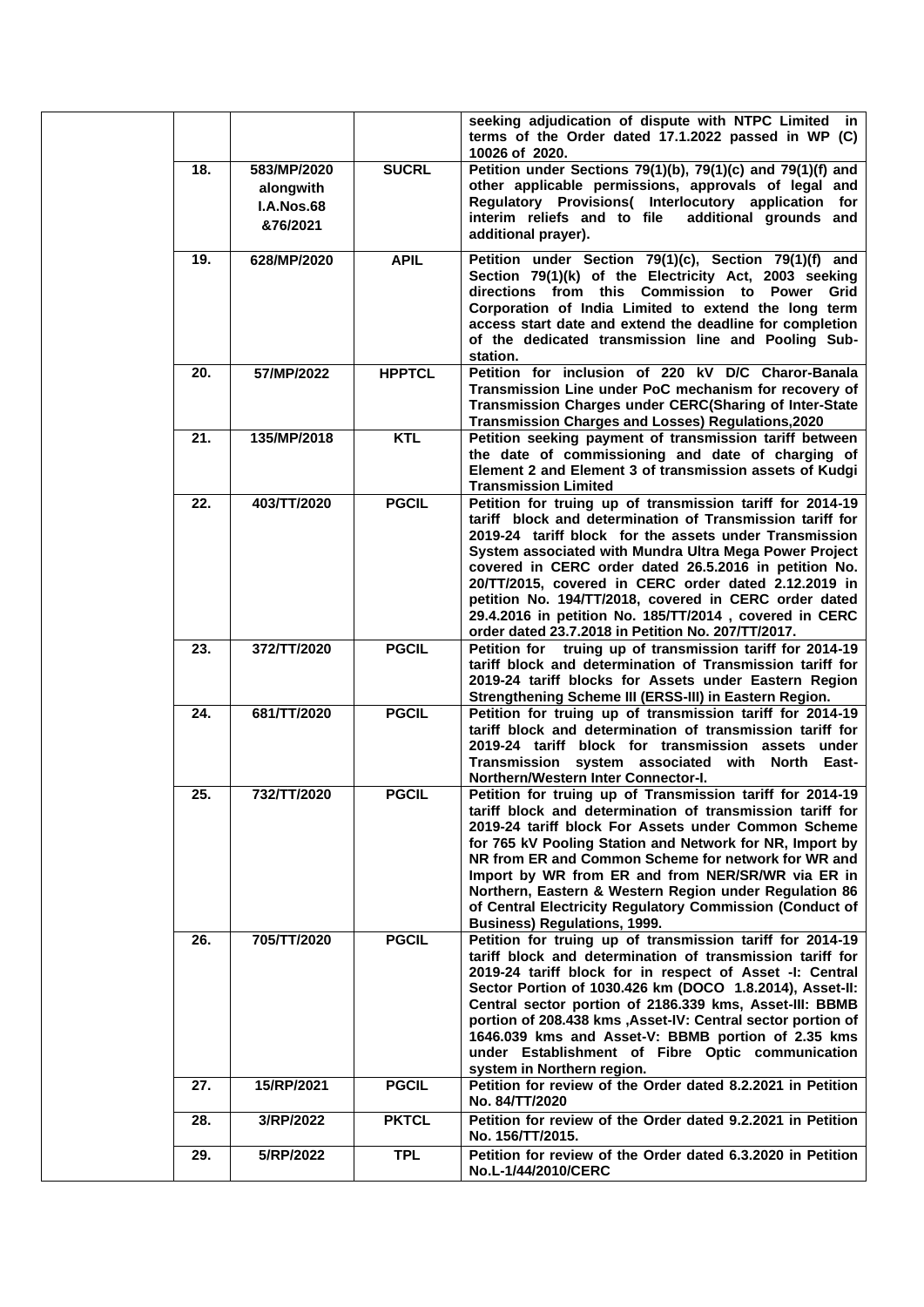| 30.6.2022<br><b>Thursday</b><br>At 10.30 A.M.<br><b>Misc. Petitions</b> | 1.  | 53/MP/2022  | <b>DVC</b>  | Petition under Section 79 of the Electricity Act, 2003 read<br>with Regulation 29 of the Central Electricity Regulatory<br><b>Commission (Terms and Condition of Tariff) Regulations,</b><br>2019 for approval of Additional Expenditure on installation<br>of various Emission Control Systems at Chandrapura<br>Thermal Power Station Unit-7 & 8 having an installed<br>capacity of 500 MW (2x250 MW) in compliance of Ministry<br>of Environment and Forest and Climate Change,<br>Government of India Notification dated 7.12.2015(On<br>admission). |
|-------------------------------------------------------------------------|-----|-------------|-------------|----------------------------------------------------------------------------------------------------------------------------------------------------------------------------------------------------------------------------------------------------------------------------------------------------------------------------------------------------------------------------------------------------------------------------------------------------------------------------------------------------------------------------------------------------------|
|                                                                         | 2.  | 4/MP/2022   | <b>NHPC</b> | under Regulation-44(6) of CERC (Terms and<br><b>Petition</b><br>Conditions of Tariff) Regulations, 2019 for recoupment of<br>under-recovered energy charges due to shortfall in energy<br>generation for reasons beyond the control of generating<br>station during the FY 2019-20 & 2020-21 in respect of<br><b>Chamera-III Power Station (On admission).</b>                                                                                                                                                                                           |
|                                                                         | 3.  | 52/MP/2022  | <b>NHPC</b> | Petition under Section 79(1)(f) of the Electricity Act, 2003<br>for adjudication of dispute between NHPC Limited &<br>Power Grid Corporation of India Limited (PGCIL)<br>regarding interpretation of Regulation-6(5) of CERC<br>(Terms and Conditions of Tariff) Regulations, 2009. (On<br>admission).                                                                                                                                                                                                                                                   |
|                                                                         | 4.  | 54/MP/2022  | <b>NHPC</b> | Petition under Regulation-44(6) of CERC (Terms and<br>Conditions of Tariff) Regulations, 2019 for recoupment of<br>under-recovered energy charges due to short fall in<br>energy generation for reasons beyond the control of the<br>generating station during the FY 2019-20 & 2020-21 in<br>respect of Kishanganga Power Station(On admission)                                                                                                                                                                                                         |
|                                                                         | 5.  | 63/MP/2022  | <b>NHPC</b> | Petition under Regulation-44(6) of CERC (Terms and<br>Conditions of Tariff) Regulations, 2019 for recoupment of<br>under-recovered energy charges due to shortfall in energy<br>generation for reasons beyond the control of generating<br>station during the FY-2020-21 in respect of Rangit Power<br>Station (On admission).                                                                                                                                                                                                                           |
|                                                                         | 6.  | 66/MP/2022  | <b>NHPC</b> | Petition under Regulation-44(6) of CERC (Terms and<br>Conditions of Tariff) Regulations, 2019 for recoupment of<br>under-recovered energy charges due to shortfall in energy<br>generation for reasons beyond the control of generating<br>station during the FY 2019-20 & 2020-21 in respect of<br>Parbati-III Power Station(On admission).                                                                                                                                                                                                             |
|                                                                         | 7.  | 70/MP/2022  | <b>NHPC</b> | Petition under Regulation-44(6) of CERC (Terms and<br>Conditions of Tariff) Regulations, 2019 for recoupment of<br>under-recovered energy charges due to shortfall in energy<br>generation for reasons beyond the control of generating<br>station during the FY 2020-21 in respect of Nimoo Bazgo<br>Power Station (On admission).                                                                                                                                                                                                                      |
|                                                                         | 8.  | 222/MP/2019 | <b>NHPC</b> | Petition for recovery of impact of wage revision of its<br>employees and deputed employees of J&K Police in<br>Nimoo Bazgo Power Station during the period 1.1.2016 to<br>31.3.2019.                                                                                                                                                                                                                                                                                                                                                                     |
|                                                                         | 9.  | 223/MP/2019 | <b>NHPC</b> | Petition for recovery of impact of wage revision of its<br>employees and deputed employees of J&K Police in<br>Chutak Power Station during the period 1.1.2016 to<br>31.3.2019.                                                                                                                                                                                                                                                                                                                                                                          |
|                                                                         | 10. | 224/MP/2019 | <b>NHPC</b> | Petition for recovery of impact of wage revision of its<br>employees and deputed employees of Kendriya Vidyalaya<br>(KV) & Central Industrial Security Force (CISF) in Uri-I<br>Power Station during the period 1.1.2016 to 31.3.2019(                                                                                                                                                                                                                                                                                                                   |
|                                                                         | 11. | 226/MP/2019 | <b>NHPC</b> | Petition for recovery of impact of wage revision of its<br>employees and deputed employees of Central Industrial<br>Security Force (CISF) in Sewa-II Power Station during the<br>period 1.1.2016 to 31.3.2019.                                                                                                                                                                                                                                                                                                                                           |
|                                                                         | 12. | 227/MP/2019 | <b>NHPC</b> | Petition for recovery of impact of wage revision of its<br>employees and deputed employees of Kendriya Vidyalaya<br>(KV) & Central Industrial Security Force (CISF) in Uri-II<br>Power Station during the period 1.1.2016 to 31.3.2019                                                                                                                                                                                                                                                                                                                   |